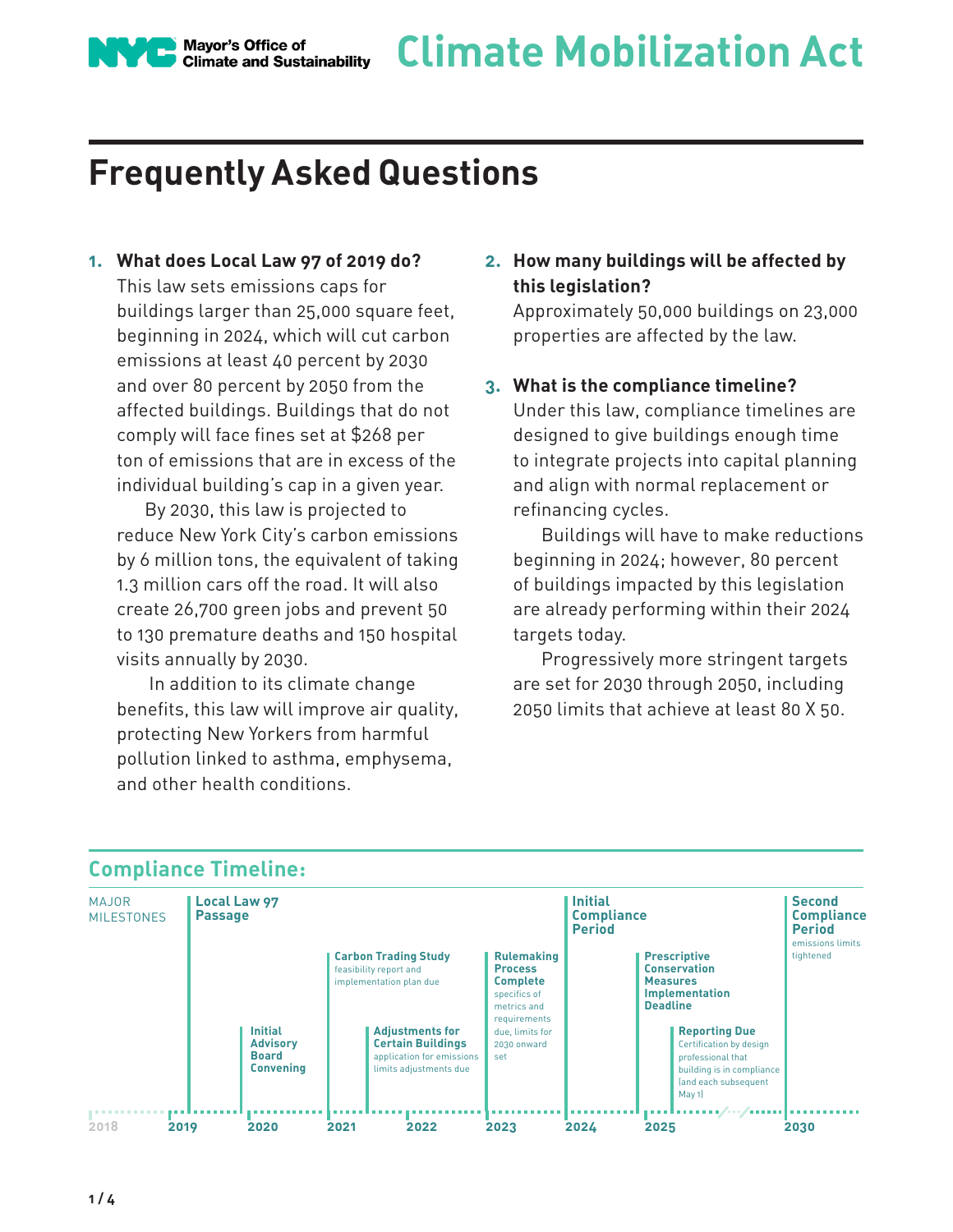## **Frequently Asked Questions**

(continued)

**4. What concrete steps can be taken to reduce emissions from buildings?**  Building owners can reduce their energy use by improving heating and cooling systems, and upgrading hot water heaters, roofs, windows, and electric appliances. They can also reduce their emissions impact by installing solar panels and switching to less polluting energy sources.

Mayor's Office of<br>Climate and Sustainability

**5. Even if buildings switch from fuel oil or natural gas to electricity, won't they still be reliant on fossil fuel power plants?**  Under this policy, most buildings will be able to meet their 2024 and 2030 targets by improving efficiency alone. To meet targets beyond that, they will need to draw energy from a greener electrical grid. Cleaning up the grid by bringing a greater supply of clean energy into New York City from upstate renewables and offshore wind is a top priority for the City.

## **6. Will this law cause energy prices to go up? What about residential or commercial rents?**

This law is expected to drive energy efficiency improvements, which will yield long term cost savings for both building owners and tenants.

- **7. What else is the City doing to support emissions reductions from buildings?**  The Administration is committing over \$30 million to expand our Retrofit Accelerator to provide free technical assistance to any building larger than 25,000 square feet. The Retrofit Accelerator will also grow the market for energy retrofits through education and training of contractors and tradespeople in order to meet the demands of buildings that need to reduce emissions.
- **8. How is clean energy treated in the law?** Clean energy provides 2 types of benefits to building owners:
- First, clean and efficient energy assets that provide power to a building will reduce utility energy consumption and can reduce a building's emissions to the extent that the asset has lower associated emissions than utility power.
- Second, there are clean Distributed Energy Resources (DER) deductions available for emissions-free projects that lead to less emissions-intensive utility electricity production.

—

—

Building owners can receive a deduction for the procurement of directly connected renewable power that supplies the NYC load zone, either by retiring RECs or purchasing hydro.

Building owners can also receive a capacity-based deduction for hosting renewable energy projects that aren't claiming a REC deduction.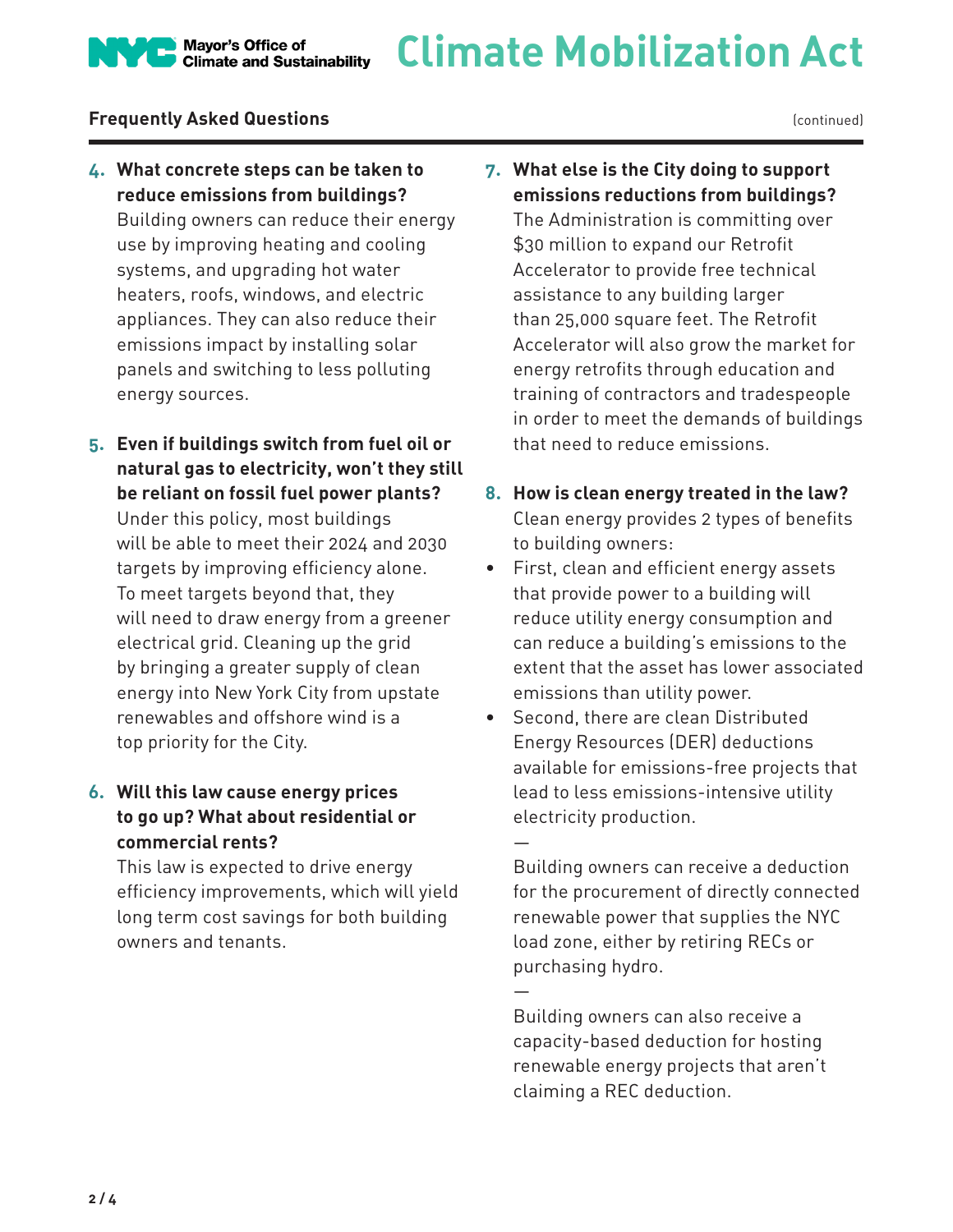# **Climate Mobilization Act** Mayor's Office of<br>Climate and Sustainability

## **Frequently Asked Questions**

## **9. What is a clean DER according to the law?**

Clean DERs are defined as emissionsfree energy resources, including solar, wind, hydro, and geothermal. Also included are energy storage resources which do not release new emissions. Not included are fossil-based resources, such as gas-fired CHP, which can improve the city's overall emissions profile but are not emissions-free. Clean DERs are eligible for additional deductions in the law for contributing to lowering the grid's carbon intensity.

#### **10. How is solar treated in the law?**

Direct consumption of solar power at the building site will replace more emissionsintensive utility electricity.

A building owner can claim a deduction for the retirement of RECs from solar that directly feeds into NYC's grid (NYISO zone J). Building owners can also claim a capacity-based deduction for hosting solar projects that aren't also claiming a REC deduction. For community solar projects, there is no time limit on this deduction. For behind the meter solar projects, this deduction is only available for 5 years.

## **11. Why is the capacity-based deduction only available for 5 years for behind the meter solar?**

Behind the meter solar already receives compensation by reducing the building's consumption of higher-emission utility power. An additional capacity-based deduction is available to promote solar adoption and compensate behind the meter projects that might inject a portion of their power into the grid. However, the capacity-based deduction is time limited so as not to disadvantage community solar projects which only receive compensation once. Furthermore, the time limit can promote the adoption of storage to balance supply and demand in the longer term.

#### **12. How is storage treated in the law?**

A capacity-based deduction is available for buildings that deploy storage in a way that is beneficial to the grid. Rules for the deduction will be developed based on the size of the resource and its ability to reduce GHG emissions during designated peak periods.

#### **13. How is CHP treated in the law?**

Due to the consumption of fossil fuels, CHP is not considered a clean DER in the law, and is therefore ineligible for the clean DER deductions. However, to the extent that the energy generated by CHP has lower emissions than power that would have otherwise been procured from a utility and/or the thermal energy generated from an alternative source, CHP would lower the building's emissions.